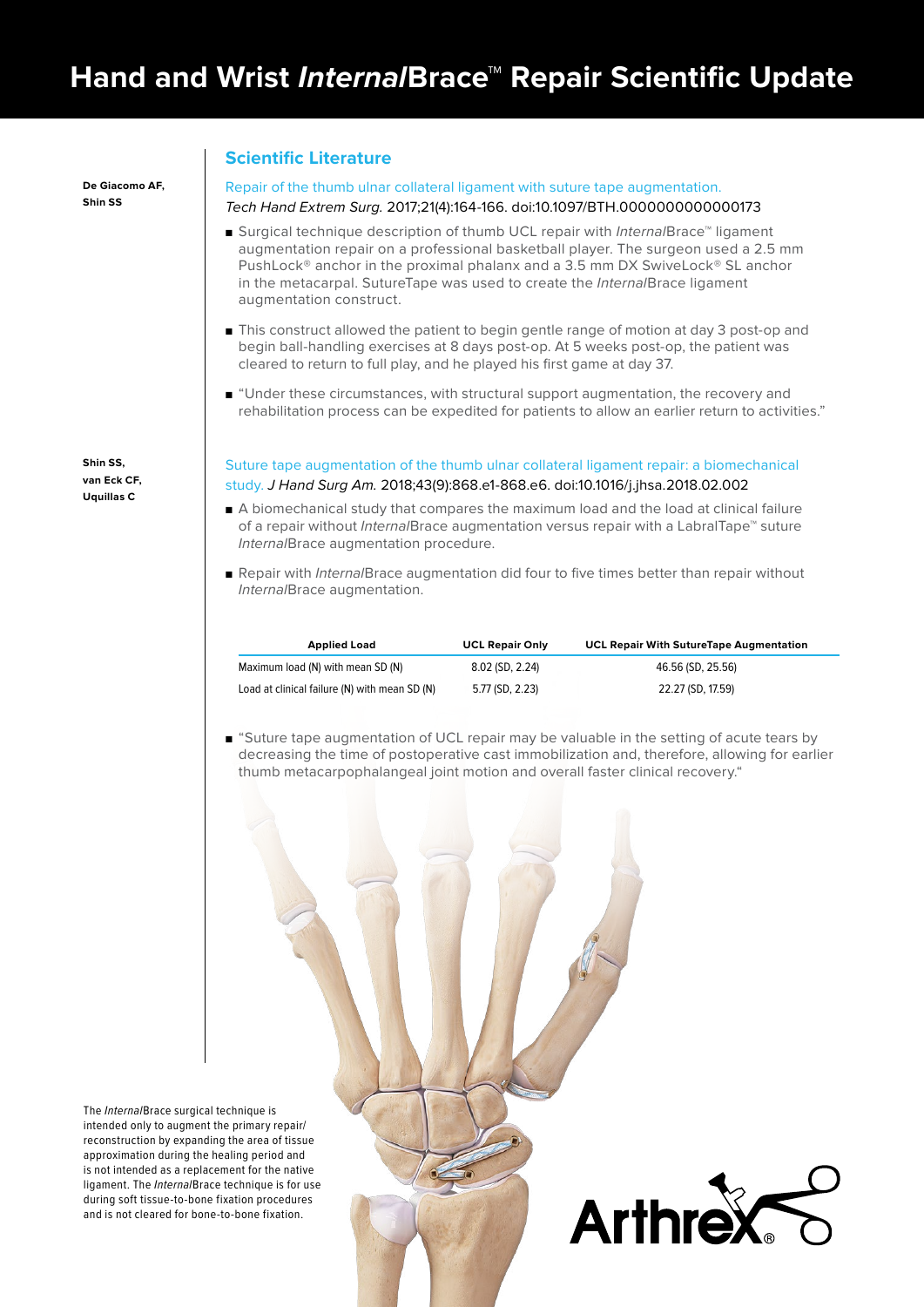**Patel NA, Lin CC, Itami Y, McGarry MH, Shin SS, Lee TQ**

**Gibbs DB, Shin SS**

**Lee SJ, Rabinovich RV, Kim A**

**Thompson RG, Dustin JA, Roper DK, Kane SM, Lourie GM**

#### Kinematics of thumb ulnar collateral ligament repair with suture tape augmentation.

#### J Hand Surg Am. 2020;45(2):117-122. doi:10.1016/j.jhsa.2019.09.005

- A biomechanical study that addresses the question of whether the Interna/Brace™ augmentation procedure overconstrains the joint, which it did not. The construct was able to restore varus-valgus kinematics after complete UCL tear.
- "In addition, the higher angular stiffness afforded by the suture tape augmentation may allow for earlier rehabilitation after surgery."

#### Return to play in athletes after thumb ulnar collateral ligament repair with suture tape augmentation. Orthop J Sports Med. 2020;8(7):2325967120935063. doi:10.1177/2325967120935063

- A medium-term retrospective review of 18 thumbs in 17 patients who underwent thumb UCL repair with *Internal*Brace augmentation procedure with a mean follow-up of 28 months. Patient cohort included 4 collegiate baseball players, 6 professional baseball players, 3 professional basketball players, 1 professional hockey player, 1 amateur-level hockey player, 1 high school basketball player, and 1 high school volleyball player.
- All players returned to same level of play at a mean of just under 5 weeks while in season.
- "Augmenting the repair with anchored suture may prevent prolonged immobilization, expedite thumb motion, and improve postoperative recovery."

#### Thumb ulnar collateral ligament repair with suture tape augmentation. J Hand Surg Asian Pac Vol. 2020;25(1):32-38. doi:10.1142/S2424835520500046

- 13-patient short-term retrospective study with minimum 1-year follow-up.
- "Three patients in our series with chronic repairs had a markedly less stout ligament than the remainder of the patients in this study. Although a less robust repair was achieved among these patients, similar ROM as well as grip and pinch strength outcomes were noted. This may highlight the applicability of primary repair and suture tape augmentation for chronic repairs with poor ligament substance, whereas reconstruction would be otherwise indicated."
- Thumb UCL repair with suture tape augmentation demonstrates short-term outcomes comparable to what has been reported for other methods or repair. It may potentially allow for an expedited recovery and rehabilitation process.

# Suture tape augmentation for scapholunate ligament repair: a biomechanical study.

#### J Hand Surg Am. 2020;S0363-5023(20)30376-2. doi:10.1016/j.jhsa.2020.06.017

- This study compared an all-dorsal scapholunate repair with and without SutureTape augmentation.
- Specimens that received an InternalBrace augment had a max load to failure twice that of the specimens without an augment (135 N vs 68 N, respectively).
- "Acute SL ligament injuries may benefit from suture tape augmentation by increasing the stability of the primary repair. This may prove beneficial in higher-demand patients."

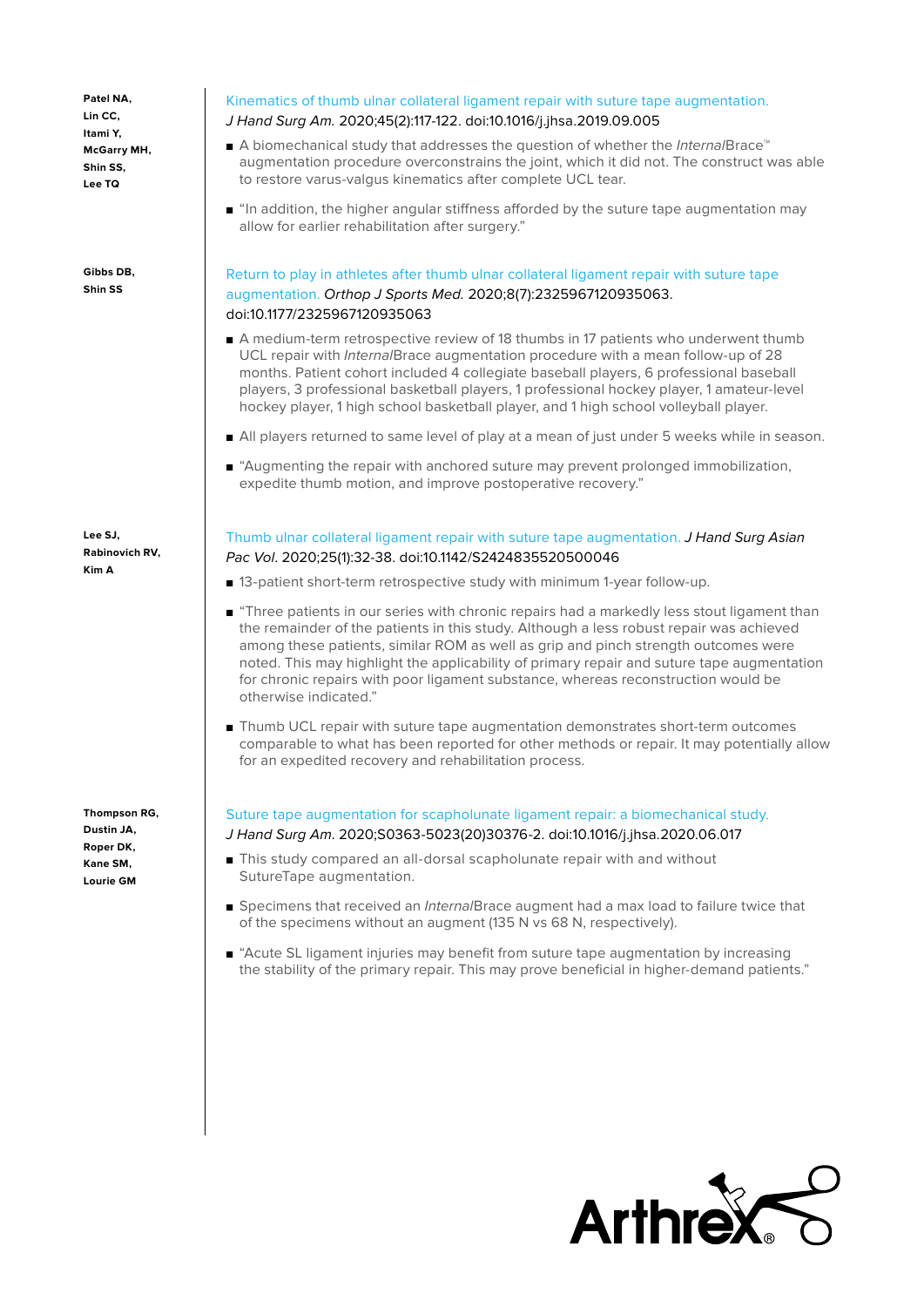**Park IJ, Maniglio M, Shin SS, Lim D, McGarry MH, Lee TQ**

**Lee SJ, Coyle R, Porter DA, Kremenic I**

**Schwartzenberger JJ, Clark C, Santoni BG, Garcia M, Stone JD, Nydick J**

**Orr S, Morse K, Meyers K, Weiland A**

#### Internal bracing augmentation for scapholunate interosseous ligament repair: a cadaveric biomechanical study. J Hand Surg Am. 2020;45(10):985.e1-985.e9. doi:10.1016/j.jhsa.2020.03.017

- This study compares an all-dorsal repair with and without an *Internal* Brace™ augmentation repair.
- The repair with InternalBrace augmentation performed significantly better than the repair without Interna/Brace augmentation in all testing parameters.
- "Repair with InternalBrace augmentation could serve as a novel surgical technique that enhances SLIL direct repair through biomechanical support."

# **Poster and Podium Presentations**

Biomechanical testing of scapholunate reconstruction with internal brace versus scapholunate repair. Presented at FESSH 2017.

- This abstract presents the all-dorsal scapholunate reconstruction with *Internal* Brace ligament augmentation technique. The biomechanical properties of this technique were compared to a simple scapholunate repair with two anchors.
- The ultimate strength of the augmented ligament reconstruction averaged 82.0 N, while the ultimate strength of the ligament repair averaged 41.7 N.

### Scapholunate ligament reconstruction using tendon autograft and 3.5 mm fork-tip interference anchors. Poster 146 presented at ASSH 2018.

- This abstract presents the all-dorsal scapholunate reconstruction with *Internal*Brace ligament augmentation technique and compares early clinical and radiographic outcomes to the 3-ligament tenodesis. Average follow-up was 9.9 months.
- The dorsal reconstruction group demonstrated significant correction of scapholunate and radioscaphoid angle from preoperative (76.2° and 65.5°, respectively) to immediate postoperative radiographs (52.5° and 47.8°,  $P = .04$  and .029, respectively). Early follow-up of the all-dorsal reconstruction with InternalBrace construct compares favorably to the 3-ligament tenodesis procedure and has a low incidence of complications.

Scapholunate ligament reconstruction with *Internal*Brace™ technique provides biomechanically equivalent fixation compared to the percutaneous pin fixation in a cadaveric model. Presented at IFSSH/FESSH 2019 Congress; June 13-16, 2018. Berlin, Germany.

- This poster compared fixation of the scapholunate repair with K-wires versus with a LabralTape<sup>™</sup> suture *Internal*Brace augmentation procedure. For the K-wire group, two K-wires were placed percutaneously between the scaphoid and lunate and the third K-wire was placed through the scaphoid and capitate. The wrists were then cycled 300 times.
- **There was no difference in the increase of the scapholunate gap (0.51**  $\pm$  **0.14 vs 0.26**  $\pm$ 0.18, P  $>$  05) or angle (0.97  $\pm$  0.23 vs 1.12  $\pm$  0.33, P  $>$  05) between repair techniques. The use of an internal brace technique is biomechanically comparable to K-wire fixation in a cadaveric model.

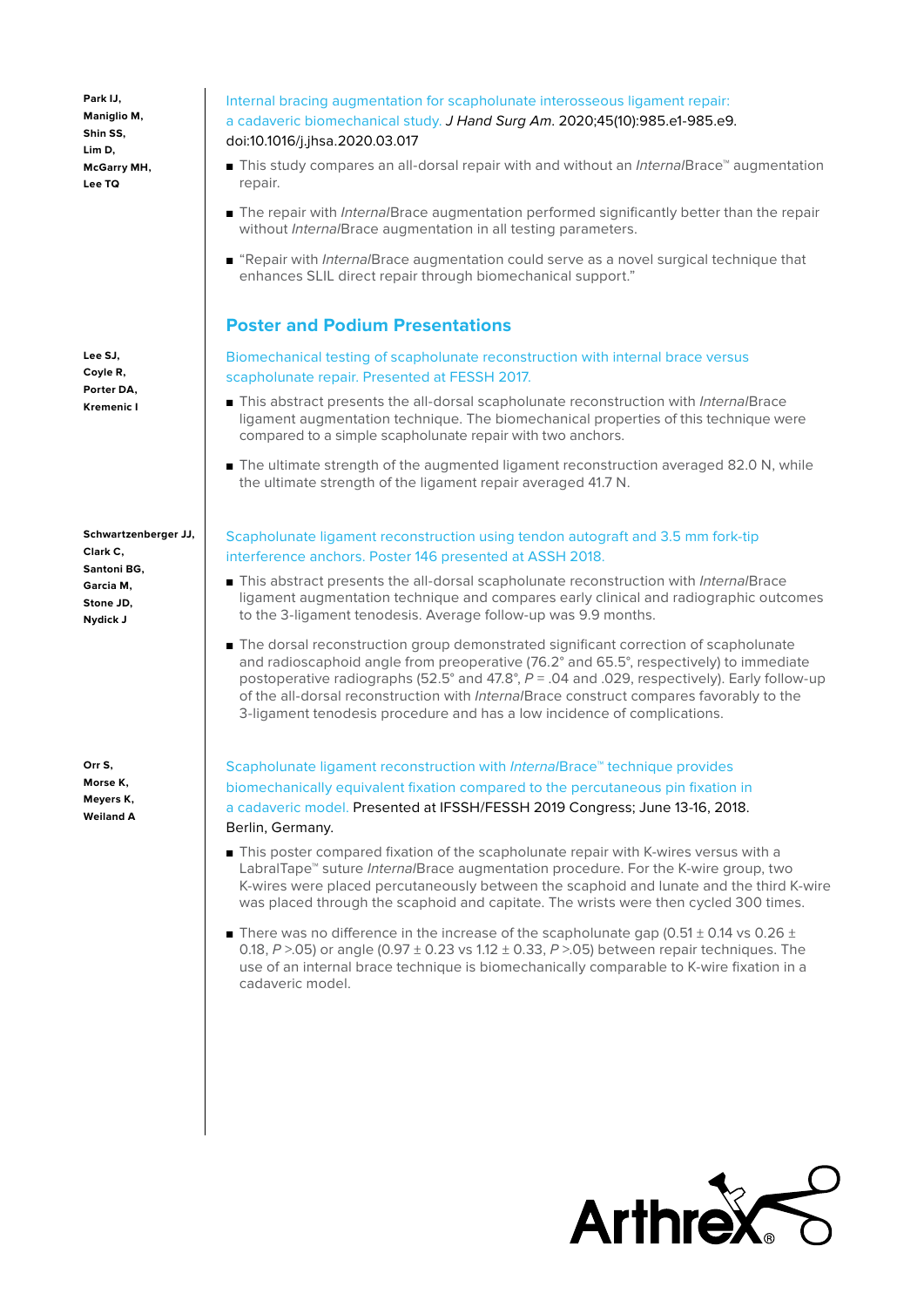**Van Eck C, Papaliodis D, Shin SS**

**Rabinovich RV, Lee SJ, Aguilar MB, Kim A**

**Doering T, Greenberg A, Tuckman DV**

**Patel SS, Hachdorian M, Nydick J, Garcia M** 

#### Suture tape stabilization of the fifth carpometacarpal joint in the elite athlete. Presented at IFSSH/FESSH 2019 Congress; June 13-16, 2018. Berlin, Germany.

- This poster describes a case study of a fourth metacarpal fracture replaced with a plate and screw and a subsequent 5th CMCJ dislocation that was reduced and secured with an InternalBrace augmentation procedure versus K-wire fixation.
- The elite athlete was able to move more quickly, cutting down on his immobilization post-op, and he returned to his sport more quickly.

Management of CMC joint arthritis with an internal brace and tendon interposition: a prospective case series. Presented at 74th Meeting of the ASSH 2019; September; Las Vegas, NV.

- This poster is a retrospective review of the results of a CMC InternalBrace procedure using graft and another group with a SwiveLock® suspensionplasty without graft.
- The average follow-up for the 21 patients undergoing the procedure was 2.6 years. The authors looked at pinch and grip strength, ROM, and metacarpal height at a minimum of 1 year post-op.
- No significant difference was seen in any of the measures other than MP ROM in the sagittal plane. Excellent clinical and radiographic results can be achieved with or without graft while performing a SutureTape suspensionplasty with SwiveLock anchors.

Prospective analysis of knotless suture anchor suspensionplasty for treatment of basal joint arthritis. Presented at 74th Meeting of the ASSH 2019; September; Las Vegas, NV.

Thumb metacarpophalangeal joint ulnar collateral ligament: early outcomes of suture anchor repair with suture tape augmentation. Poster Presented at AAHS Annual Meeting 2020, Ft. Lauderdale, FL.

- This poster looks at thumb UCL with *Internal*Brace™ ligament augmentation in 6 patients at an average follow-up of 14 months. The authors looked at ROM, DASH score, and complications.
- No complications or MCP instability were reported at final follow-up.